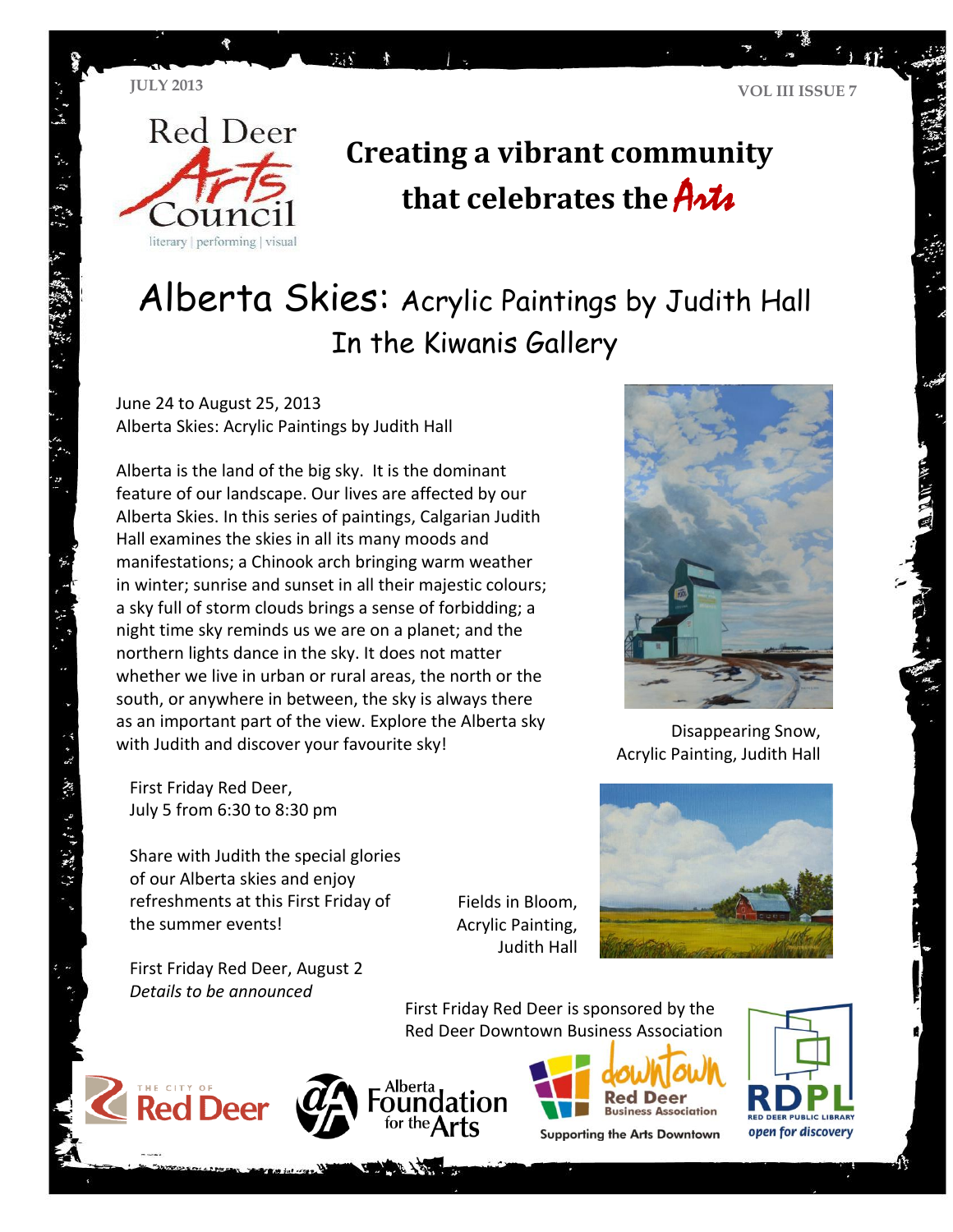# Red Deer Arts Council

### Events for July out and about in our community!

#### **Wednesday, July 3 & Thursday, July 4 - Ross Street Patio**

This week on the Ross Street Patio brought to you by [Housewarming,](https://www.facebook.com/#!/housewarmings?fref=ts) Wednesday from 4:15 - 6:30 p.m. and Thursday from 11:45 a.m. - 1:15 p.m. our featured artist will be **Shiv Shanks**. This local Red Deer musician will be taking his unique blues style to the Calgary Folk Music Festival this year. Come and discover your downtown while enjoying the deep rhythms of this undiscovered local.

**Friday, July 5 - Ross Street Patio -**Ross St and Gaetz (50th) Ave, 5 - 8 p.m.

Red Deer's own [Oldbury](http://www.oldbury.ca/) and [Half Chance Heros w](http://www.halfchanceheroes.com/)ill be rocking out on the patio, a great way to start your weekend and enjoy the summer. Grab your dancing shoes and come out to this free concert. **July 7 - Summer Sundays at Bower Ponds -** 2 - 4 p.m., Bower Ponds stage

Free family-oriented concert featuring Canadian Children Entertainer [Fred Penner.](http://www.fredpenner.com/) Remember him crawling through the log on CBC, or how about singing along to ["Cat Came Back"](http://youtu.be/h01U0JAR-4o). Whether you remember him from your childhood or want to introduce him to your children this will be a great show. **Wednesday, July 10 & Thursday, July 11 – Ross Street Patio** 

This week on the Ross Street Patio, Wednesday from 4:15 - 6:30 p.m. and Thursday from 11:45 a.m. - 1:15 p.m. our featured artist will be [Alecia Aichelle.](http://aleciamusic.com/) Listening to her wonderful voice you can feel her love music. Come down and discover your downtown Red Deer while listening to Alecia.

#### **Wednesday, July 17 & Thursday, July 18 - Ross Street Patio**

This week on the Ross Street Patio brought to you by [City Roast Coffee,](http://www.cityroastcoffee.ca/) Wednesday from 4:15 - 6:30 p.m. and Thursday from 11:45 a.m. - 1:15 p.m. our featured artist will be [Nuna'y.](http://nunay.com/index.html) Master of all traditional Andean instruments, mixed with some classic rock creates a sound that will whisk you away on a musical journey. Experience some South American culture while you discover downtown Red Deer. **July 17 – 21: Westerner Days Fair & Exposition** Westerner Park, Red Deer

#### [www.westernerdays.ca](http://www.westernerdays.ca/)

#### **July 18 - August 4: Bard on Bower -** Bower Ponds Stage

Shakespeare festival returns! Join us in the park this summer for "Romeo and Juliet" and "As you Like It". For more information on exact times and performance dates visit [www.primestocktheatre.com](http://www.primestocktheatre.com/) or find us on [facebook.](https://www.facebook.com/home.php#!/primestocktheatre?fref=ts)

#### **Wednesday, July 24 & Thursday, July 25 – Ross Street Patio**

This week on the Ross Street Patio brought to you by the [Cafe Pichilingue,](http://www.cafepichilingue.com/index.htm) Wednesday from 4:15 - 6:30 p.m. and Thursday from 11:45 a.m. - 1:15 p.m. our featured artist will be local blues rocker [Charlie](http://youtu.be/4ZZ7VS4JLYs)  [Jacobson.](http://youtu.be/4ZZ7VS4JLYs) Come and discover your downtown Red Deer while listening to this talented musician.

#### **July 27 – 28: CentreFest**

CentreFest celebrates its 10th anniversary as an International Street Performers Festival featuring world class acts and local performers. Friday, July 26 – noon to 1:30 Launch at City Hall Phone: 403-340-8696

#### [www.centrefest.ca](http://www.centrefest.ca/)

#### **Wednesday, July 31 & Thursday, August 1 - Ross Street Patio**

This week on the Ross Street Patio, Wednesday from 4:15 - 6:30 p.m. and Thursday from 11:45 a.m. - 1:15 p.m. our featured artist will be [Lauren Busheikin.](http://www.laurenbusheikin.com/fr_home.cfm) Trained in both jazz and classical she brings a strong voice to her original music.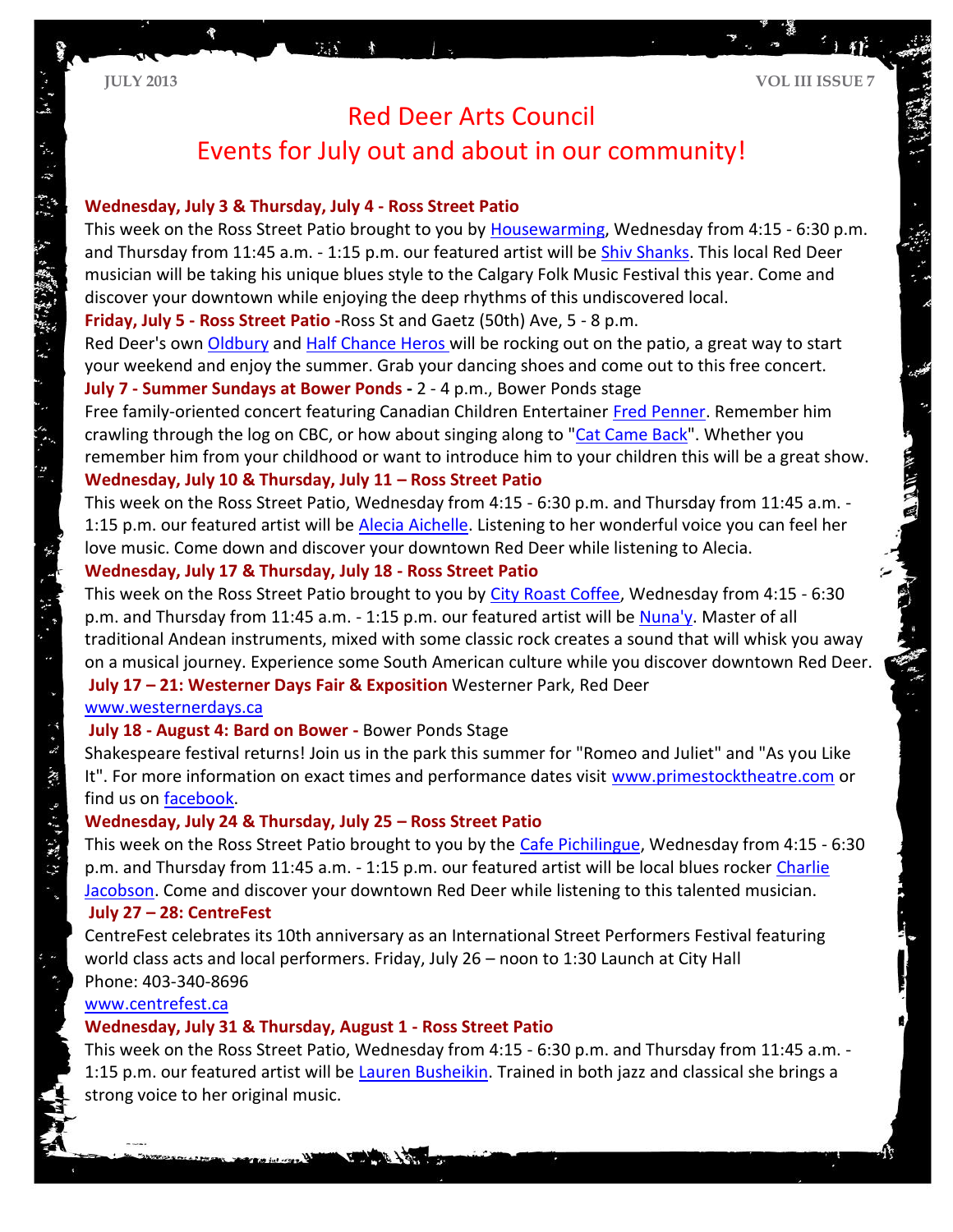$\ddot{\tilde{\mathbf{z}}}$ 

深い きょどう取り

### **The Doll Sisters VOL III ISSUE 7 By Michael Lupul**

The Doll Sisters, comprised of Jenna and Shelby Doll, are a musical duo from Rocky Mountain House, whose unique style can be compared to Celtic Americana, a very folksy, bluegrass, and Appalachian style of music. The sisters are both singers and songwriters, writing their own lyrics, composing their own music, and playing a multitude of different instruments in their songs, including the guitar, fiddle, banjo, mandolin, and bodhrán. Beginning to experiment with music five years ago, the duo did not start to take it seriously until three years ago; however, they have made a great deal of progress in that short amount of time.

Jenna and Shelby released their first album, "The Road", in 2011, which proved to be very successful. In addition to local stations, "The Road" experienced air time in radio stations as far away as Ireland. The sisters are currently recording their second album, "Off the Edge of the Earth", which they plan to release in the fall. Recording takes place at OCL Studios, located ten minutes outside of Langdon, near Calgary.

Since their first album, The Doll Sisters have experienced immeasurable growth with regards to their musicianship and song writing skills. While songs on "The Road" consisted solely of the two sisters, their new album that is in production features the skills of many different musicians, adding a full sound to their music. One of the most prominent themes that Jenna and Shelby have noticed while recording their new album is storytelling, as each song represents a different story. The new album also emphasizes the Celtic style of music. Two producers, Greg Godovitz and Paul Shatto, are assisting with the production of the album.

The duo was very grateful to receive the RAWLCO Radio recording grant last year. This grant allowed them to begin the process of creating a second album. When asked how long it takes to record an album of this magnitude, the sisters responded by saying it is an extremely long process. Producers need to be selected, a recording studio needs to be chosen, and the songs themselves need to be written, practiced, and recorded. "Off the Edge of the Earth" will feature songs that Jenna and Shelby have had written for a couple of years now; songs that have been floating around in their heads but needed to be put down in writing, and songs that were written a week before the recording process began!

In addition to putting the final touches on their upcoming album, The Doll Sisters will be performing all summer long. A few of the performances they are looking forward to include the *Come by the Hills Music Festival* in Mistahiya, Alberta on August 16<sup>th</sup> and 17<sup>th</sup> and opening for Duane Steele on the Ross Street Patio on September 6<sup>th</sup>. The sisters will also be performing at the OCFF conference in Ontario, to which they hope to be traveling by Via Rail with their on-board entertainment program. They will also be showcasing in the Alberta Room at Folk Alliance in February of next year, which will be held in Kansas City, Missouri. At these conferences an entire hotel is reserved and musicians perform in various rooms. Attendees will visit each room while sampling the musical talent of each artist or group.

Jenna and Shelby love to interact with their fans via social media. If you would like to learn more about the Doll Sisters or keep in touch with them or book them for a performance, please visit their website, www.dollsisters.com, their Facebook page, www.facebook.com/thedollsisters, or their twitter account, www.twitter.com/thedollsisters. Shelby also explores many other kinds of art, including drawings, painting, portraits, acting, and photography, and has been commissioned to create a few pieces for an auction house. Her art work can be viewed at [www.facebook.com/shelbydollart.](http://www.facebook.com/shelbydollart)